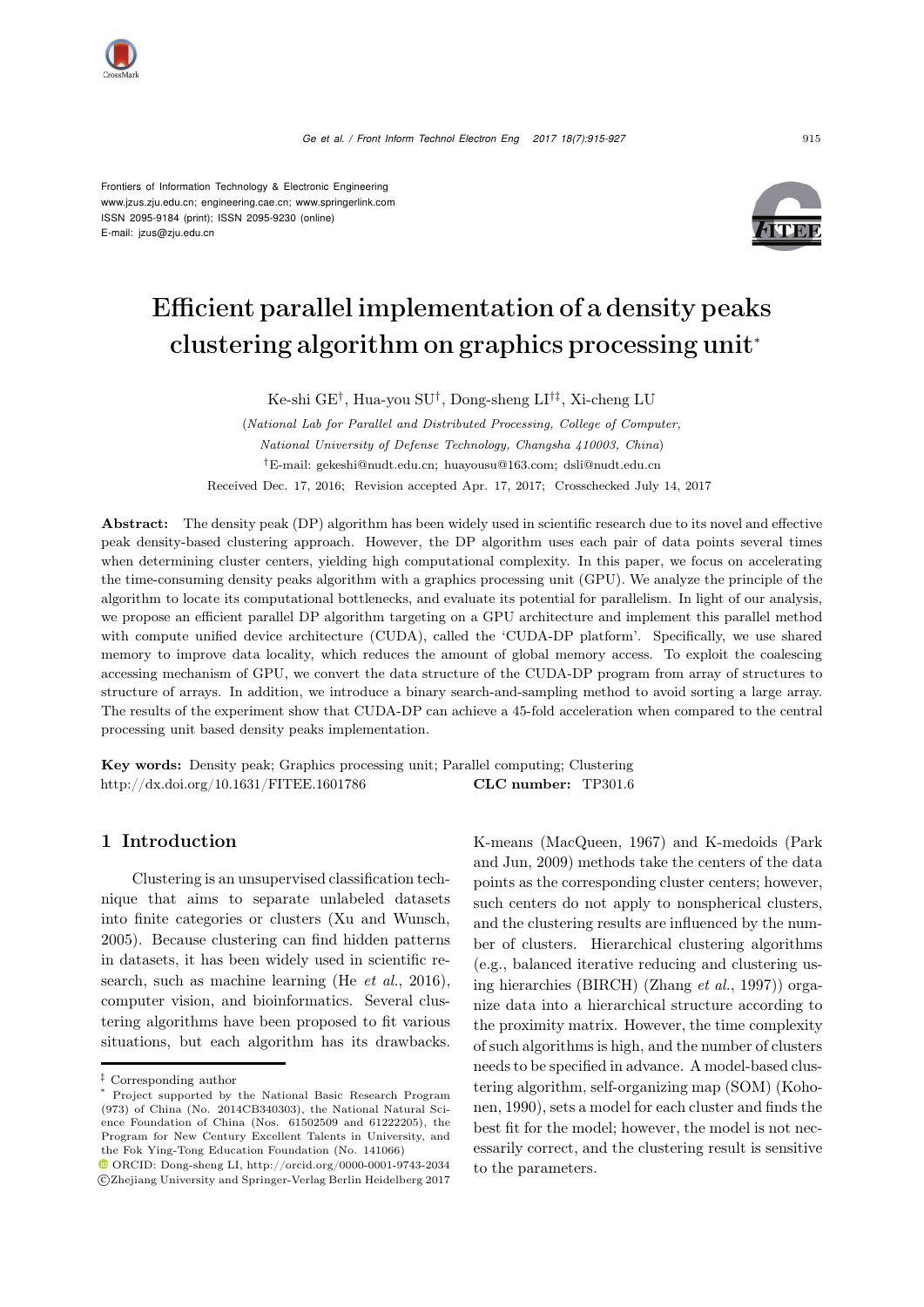The density peak (DP) clustering algorithm was developed by [Rodriguez and Laio](#page-12-6) [\(2014\)](#page-12-6). It is based on density and distance theory. DP considers data points surrounded by neighboring points with lower local density as cluster centers. Here, 'lower' means that the local density of the point is lower than that of at least one point within a certain range. It is observed that cluster centers are far away from each other, meaning that the cluster centers have relatively large distance from data points with a higher local density.

Compared with other previous clustering algorithms, DP has many advantages. Unlike K-means and K-medoids [\(Park and Jun, 2009\)](#page-12-3) which are effective only on spherical clusters, DP is able to detect arbitrary clusters. In addition, the accuracy of DP is unnecessarily depending on the capability of the trial probability to represent the data. In contrast with DP, the distribution-based algorithms (e.g., Gaussian mixture model (GMM) [\(Rasmussen, 2000](#page-12-7))) require data points with a mix of predefined probability distribution functions to obtain good results. Furthermore, DP can automatically detect cluster centers with only the distance between data points, while K-means and density-based spatial clustering of applications with noise (DBSCAN) [\(Ester](#page-11-0) *et al.*, [1996](#page-11-0)) require prior knowledge about the dataset. For example, K-means requires the number of clusters, and  $\varepsilon$  and minPts are needed for DBSCAN. Last but not least, DP assigns all data points to clusters at one time, which means that it can avoid the convergence, whereas other algorithms may have local minimum results with improper initial states. As a convenient, novel, and effective clustering algorithm, DP has been widely applied in a variety of fields (e.g., time series analysis [\(Begum](#page-11-1) *et al.*, [2015](#page-11-1)), biochemical simulation [\(Zamuner](#page-12-8) *et al.*, [2015\)](#page-12-8), and computer vision [\(Dean](#page-11-2) *et al.*, [2015](#page-11-2))) and shown good results.

Although DP has many attractive characteristics, its computational complexity is very high, especially with the increase of data size and data dimension. This characteristic hampers the wide usage of the DP algorithm. To decide the cluster centers and correctly classify the points to the corresponding cluster, DP needs to compute two elements, local density  $\rho$  and distance  $\delta$ , of each point with higher density. Both of these elements depend on the distances between all pairs of data points. Assuming that the size of the dataset is *N*, the computation complexity of the distance between each pair of points is  $O(N^2)$ . Moreover, similar to that of  $\varepsilon$  in DBSCAN, the magnitude of local density is sensitive to the threshold (denoted by  $d_c$ ) which determines that the average number of neighbors is around 1% to 2% of the total number of data points. Generally, the procedure of computing  $d_c$  is implemented by sorting the values of all the distances, and then finding their locations in the sorted distance list. As we know, sorting a large array is very expensive. For large-scale and high-dimensional datasets, the time consumption is too high.

To relieve the time consumption problem, in the past few years, some researchers have devoted themselves to accelerating DP using parallelization and distribution methods. [Zhang](#page-12-9) *et al.* [\(2016\)](#page-12-9) proposed an approximate algorithm named LSH-DDP, which exploits locality-sensitive hashing (LSH) and parallelizes DP with a MapReduce model. Li *[et al.](#page-12-10)* [\(2016](#page-12-10)) accelerated the computation of distance and threshold in DP with a graphics processing unit (GPU). The implementation is based on JCuda and an acceleration only about 7 folds is achieved; however, the power of GPU computation has not been effectively exploited.

In this paper, we propose a GPU-accelerated DP algorithm with compute unified device architecture DP (CUDA-DP). In this acceleration algorithm, we redesign the data structure of the data point array. We do not use the traditional array of structure (AOS), but the structure of array (SOA) form. Extracting data point features from the same dimension and putting them into a large array in which the features of the same dimension are stored contiguously, can exploit the global memory coalescing mechanism to avoid data access divergence. Considering the imprecision property of  $d_c$ , we introduce a sampling method to compute the approximate  $d_c$ and allow a trade-off between sampling and the binary search method. CUDA-DP also optimizes the process of computing  $\delta$ . We use shared memory and perform reduction twice to obtain  $\delta$  for each data point, avoiding circular dependencies. Compared with the central processing unit (CPU) based DP implementation, the CUDA-DP algorithm achieves an acceleration larger than 45 folds.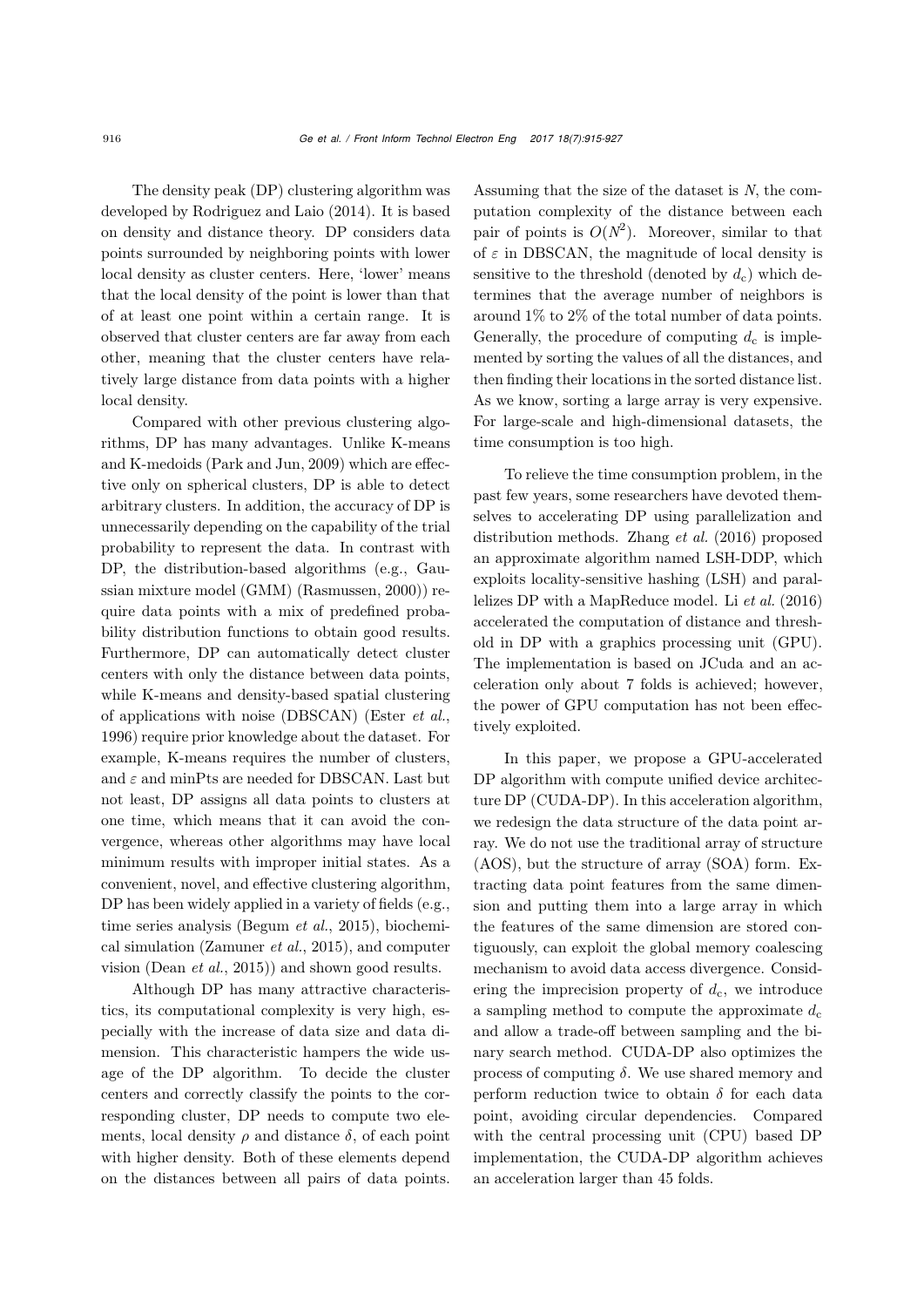## 2 Density peak preliminaries

#### 2.1 Introduction

DP is a new clustering algorithm proposed by [Rodriguez and Laio](#page-12-6) [\(2014](#page-12-6)). The algorithm determines cluster centers based on the idea that cluster centers are surrounded by neighbors with a lower local density  $\rho$ , and at a relatively large distance  $\delta$  from any other higher density points. The DP clustering process can be divided into five steps: (1) calculating the distance matrix, (2) estimating  $d_c$ , (3) computing the local density, (4) computing the minimum distance  $\delta$  from a data point with higher density, and (5) finding the cluster centers and assigning the remaining data points to the corresponding cluster. The detailed DP algorithm is illustrated in Algorithm [1.](#page-2-0)

### Algorithm 1 Density peak algorithm

- 1: Let  ${p_i}_{i=1}^N$  be the data points;
- 2: Compute distance  $\{d_{i,j}\}_{i,j=1}^N$ ;
- 3: Find a reasonable threshold  $d_c$ ;
- 4: Compute local density  $\{\rho_i\}_{i=1}^N$ ;
- 5: Obtain distance  $\{\delta_i\}_{i=1}^N$  and the index of the nearest point with higher density;
- 6: Decide cluster centers with relatively large  $\rho$  and  $\delta$ ;
- 7: Assign remaining points to the corresponding cluster centers.

To determine the cluster centers, two properties, local density  $\rho$  and distance  $\delta$ , of each point should be calculated. The local density  $\rho_i$  of point *i* can be calculated by

<span id="page-2-2"></span>
$$
\rho_i = \sum_{i \neq j}^{N} \exp\left(-\left(\frac{d_{i,j}}{d_c}\right)^2\right),\tag{1}
$$

where  $d_{i,j}$  is the distance between data points *i* and  $j$ , and  $d_c$  is the threshold called the 'cutoff distance'. It should be noted that the definition of distance can be Euclidean distance, Manhattan distance, etc. There are also some other accurate measures to estimate the local density [\(Fukunaga and Hostetler,](#page-11-3) [1975](#page-11-3); [Cheng, 1995](#page-11-4)).

When the amount of data is small, the relative magnitude of the local density may be affected by the choice of  $d_c$ , whereas in large-scale data, the DP algorithm is strongly robust in the selection of  $d_c$ . [Rodriguez and Laio](#page-12-6) [\(2014\)](#page-12-6) suggested that one should choose a reasonable  $d_c$  so that the average number of neighbors with a higher local density is around 1% to 2% of the total number of points. To estimate the  $d_c$  that satisfies this requirement, an effective way is the binary search method.

The binary search method first finds a reasonable maximum value  $d_{c_{\text{max}}}$  and a minimum value  $d_{\text{c}_{\min}}$  as a boundary. If the number of elements that are smaller than  $(d_{\text{c}_{\min}} + d_{\text{c}_{\max}})/2$  in the distance matrix is greater than  $2\%N^2$ , then  $(d_{c_{\min}} + d_{c_{\max}})/2$ is set to the new maximum value boundary  $d_{c_{\text{max}}}$ ; otherwise, it will be set as the new minimum value boundary  $d_{c_{\min}}$ . The detailed execution flow of the binary search method is shown in Algorithm [2.](#page-2-1)

#### Algorithm 2 Binary search method

**Input:**  $d_{c_{\text{max}}}$ ,  $d_{c_{\text{min}}}$ ,  $p$  //  $(d_{c_{\text{max}}}$ ,  $d_{c_{\text{min}}}$ ) is the initial search  $\frac{1}{2}$  bound, and *p* controls the precision of  $d_c$ Output:  $d_c$ 1: Let *M* be the distance matrix 2: while  $d_{c_{\text{max}}} - d_{c_{\text{min}}} > p$  do 3:  $n \leftarrow \text{CountIf}(M, (d_{c_{\min}} + d_{c_{\max}})/2)$  // count the  $\frac{d}{d\epsilon_{\rm min}} + d_{\rm cmax}$  )/2 4: if  $n > 2\%N^2$  then<br>5:  $d_{c_{\text{max}}} \leftarrow (d_{c_{\text{min}}} +$ 5:  $d_{c_{\text{max}}} \leftarrow (d_{c_{\text{min}}} + d_{c_{\text{max}}})/2$ <br>6: **else** else 7:  $d_{c_{\text{max}}} \leftarrow (d_{c_{\text{min}}} + d_{c_{\text{max}}})/2$ <br>8: **end if** end if 9: end while 10: return  $(d_{c_{\min}} + d_{c_{\max}})/2$ 

<span id="page-2-1"></span><span id="page-2-0"></span>The distance  $\delta_i$  of point *i* is defined as

$$
\delta_i = \min_{j|\rho_j > \rho_i} (d_{i,j}), \qquad (2)
$$

where  $j$  is the index of the point that is the nearest neighbor in the dataset in which the data point has a higher density than point *i*. That is, among all the points with a higher density than point  $i$ , point  $j$  has the shortest distance  $(\delta_i)$  from point i. For the point whose local density is the largest in the dataset, it is obvious that the point is a cluster center; thus,  $\delta$  for this point is defined as  $\delta_i = \max_j (d_{i,j})$ . The points with a large  $\delta$  and a relatively high  $\rho$  are considered as cluster centers; points with a relatively high  $\rho$  and a low  $\delta$  are isolated.

The algorithm assigns the remaining point after finding the cluster centers in one step. Let  $q_i$  denote the index of sorted  $\{\rho_i\}_1^N$  in descending order. Then we assign each point to the same cluster as its nearest neighbor from data points  $q_1$  to  $q_N$ . After this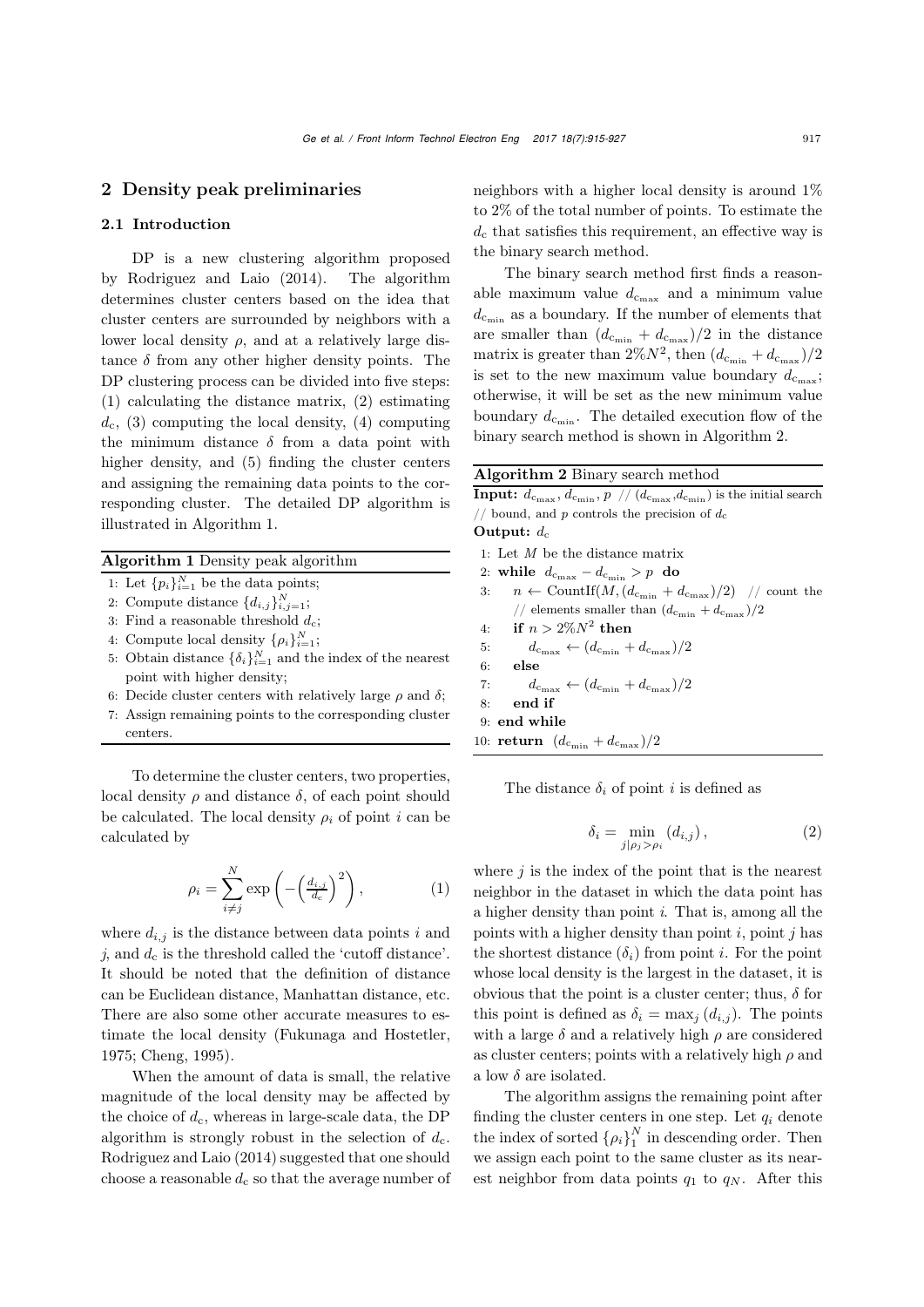process, each of the data points will be assigned to the cluster to which it belongs, and the clustering process is completed.

# 2.2 Execution time analysis of the density peak

Given a dataset of size  $N$ , the time complexities of computing the distance matrix, estimating  $d_c$ , and calculating the local density and distance  $\delta$  are all  $O(N^2)$ , whereas the computational complexity of assigning labels is only  $O(N)$ . To study the time overhead of the four major computational processes in the sequential algorithm, we test each part of the sequential program with different dataset sizes. The test results indicate that the execution time of the sequential program rises non-linearly with the number of data points (Fig. [1a](#page-3-0)). Among the four parts of the sequential program, the calculation of local density and the time overhead of estimating  $d_c$  grow fastest. The time required for computing threshold  $d_c$  is 600 ms and 2500 ms when the sizes of datasets are 10 000 and 20 000, respectively. The total execution time of the program can be calculated from the four components. According to Fig. [1a](#page-3-0), we can



<span id="page-3-0"></span>Fig. 1 Time overheads of the sequential program for 2D datasets with different sizes (a) and under different data point dimensions (b) (Each of the datasets contains 1024 points)

obtain the time distribution of different parts easily, and component  $d_c$  consumes more than 30% of the total execution time. We further test the effect of the dimensions of the data points on the time overhead of computing the distance matrix. The results are shown in Fig. [1b](#page-3-0). We can see that as the data dimensions are multiplied, the time of computing the distance matrix grows linearly.

#### 2.3 Parallel potential and challenges

Compared with that of a traditional CPU, GPU computation capability is significantly higher. As mentioned earlier, the distance matrix and local density computations require a mass of floating-point operations, which gives GPU a huge opportunity to accelerate these computation-intensive components. Because the DP algorithm shows a good data-level parallelization, a large number of threads start processing different points simultaneously with a GPU. Moreover, the GPU memory system is more efficient than that of CPU. The bandwidth of GPU's global memory is several times that of CPU's main memory. This gives GPU an advantage when accessing large-scale data. In the DP algorithm, finding cluster centers is based on the distance matrix, meaning that the large distance matrix with size  $N^2$  will be read and written at least once. Higher memory bandwidth can significantly reduce the data access overhead.

As explained in the previous subsection, the time taken to calculate parameter  $d_c$  is relatively long. Although the binary search method can quickly find  $d_c$  in a reasonable range, it needs several iterations to reduce the  $d_c$  selection range until the accuracy requirement is met. In each iteration, counting the number of elements whose value is less than  $d_c$  over the whole distance matrix consumes much time. In fact, the counting process can be sped up significantly with the GPU's shared memory.

The same operation is executed for each data point when computing  $\rho$  and  $\delta$ . The local density of each data point *i* requires transform and the reduce operations of the distance from point *i* to all of the other points. The process of calculating  $\delta$  is to loop through all the data points to find the distances from the higher density points. Because calculating  $\rho$  and  $\delta$  for a data point does not affect the calculation of other data points, we can calculate these two metrics for the  $N$  data points in parallel.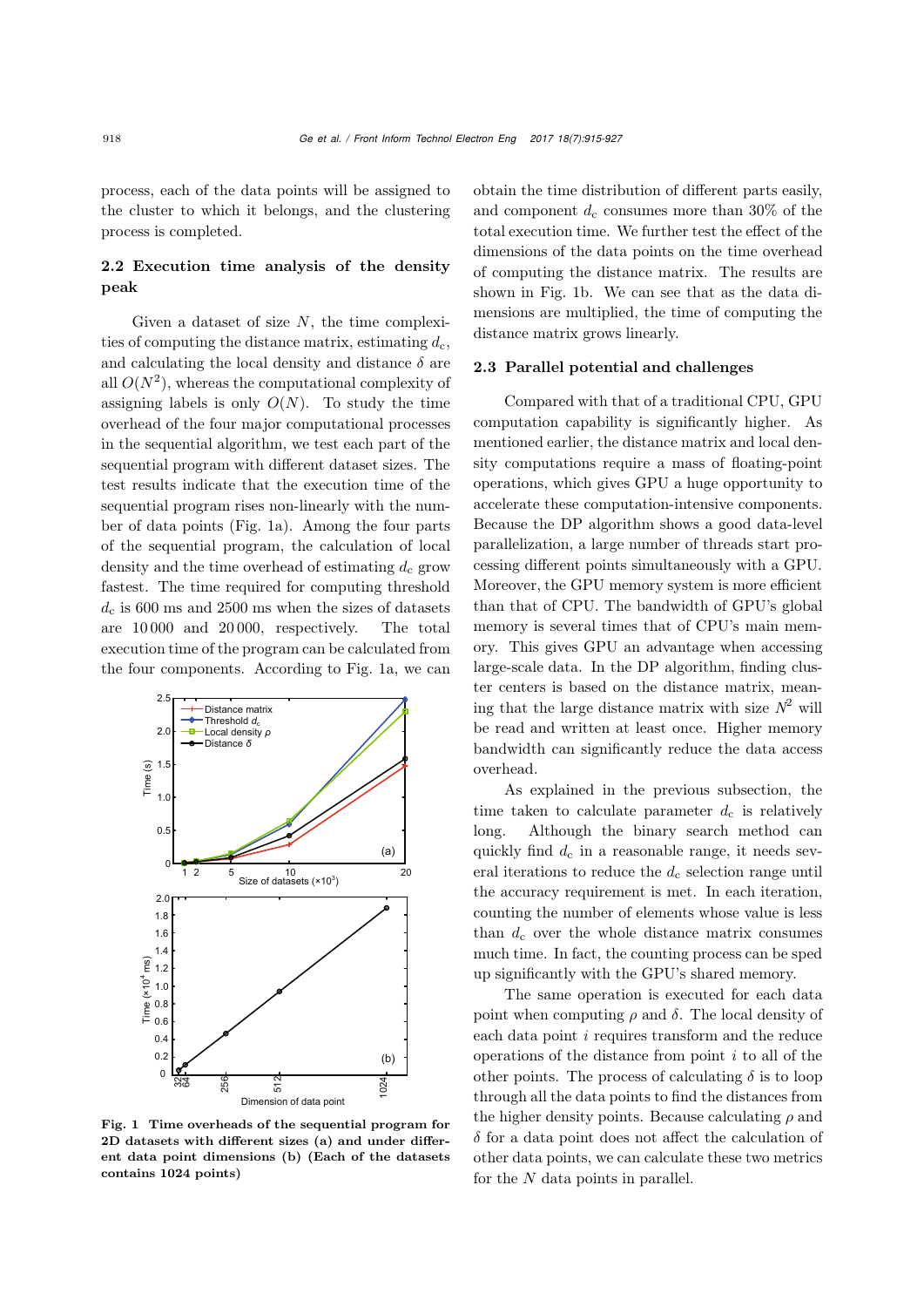Each element  $d_{i,j}$  of the distance matrix is calculated by reading the M-dimensional data of data points *i* and *j*. The computations of the elements of the distance matrix are independent of each other; thus, parallel implementation is appropriate for the computation of the distance matrix; the acceleration effect of parallel implementation is more remarkable as data amount N and data dimension M increase.

Parallelization with GPU requires solving the following issues: Calculating the distance matrix requires two memory accesses for each element; however, the computational overhead of a pair of data points is not large. As a result, the computational resource utilization rate of GPU is not high, and the memory access cost becomes the bottleneck in calculating the distance matrix. Minimizing the number of memory accesses is the key to improving the efficiency of parallel implementation. In other GPUbased implementations, a lot of duplicate memory accesses waste computing resources. Moreover,  $d_c$ is a robust parameter; thus, it is not necessary to compute the exact  $d_c$  in large-scale datasets. The process of estimating  $d_c$  requires a trade-off between accuracy and efficiency. Furthermore, computing the local density of each data point and the distance  $\delta$ needs to be repeated *N* times, and there are circular dependencies in these two processes. Efficient parallel implementations should avoid these loops.

#### 2.4 Related works

Previous studies on the parallelization of clustering algorithms include parallel clustering algorithms based on distributed systems and GPU-based parallel accelerations. For the characteristics of distributed systems, researchers have applied some new data structures to improve parallelism in the clust[ering](#page-12-11) [algorithm](#page-12-11) [\(Arlia and Coppola](#page-11-5)[,](#page-12-11) [2001;](#page-11-5) Xu *et al.*, [2002\)](#page-12-11). Some researchers have studied boosting the performance of parallel clustering algorithms by improving the load balance of distributed systems [\(Garg](#page-12-12) *et al.*, [2006](#page-12-12)). In widely used distributed architectures, such as MapReduce and Spark, some researchers have developed efficient parallel clustering algorithms (Zhao *[et al.](#page-12-13)*, [2009](#page-12-13); [Sarazin](#page-12-14) *et al.*, [2014](#page-12-14); [Meng](#page-12-15) *et al.*, [2016\)](#page-12-15). Because GPUs are widely applied to parallel acceleration, a number of studies have focused on the use of GPU-accelerated clustering algorithms. A GPU-based K-means implementation [\(Shalom](#page-12-16) *et al.*, [2008](#page-12-16)) achieves 7- to

22-fold gain by avoiding the need for data and cluster information transfer between GPU and CPU. G-DBSCAN [\(Andrade](#page-11-6) *et al.*, [2013\)](#page-11-6) can be 100 times faster than the sequential version by using graphs to explore various parallelization opportunities.

Similar to our study, fast search and find of density peaks (FSFDP) focuses on paralleling the calculation of the distance matrix and the  $d_c$  using GPU (Li *[et al.](#page-12-10)*, [2016](#page-12-10)). Compared with our work, the work of Li *[et al.](#page-12-10)* [\(2016\)](#page-12-10) has no optimization of data structure, and the acceleration of distance matrix calculation is only 4.39-fold in a 15-dimensional dataset containing 10 126 data points. Unlike our research, which uses an approximate method to estimate  $d_c$ , the work of Li *[et al.](#page-12-10)* [\(2016](#page-12-10)) tries to find a more accurate  $d_c$ , which is not necessary for the final clustering result. Li *[et al.](#page-12-10)* [\(2016](#page-12-10)) achieved a 15.75-fold acceleration on the same dataset mentioned above.

# 3 Parallelization on GPU and optimization

#### 3.1 Parallelization on GPU

Based on the analysis in Section 2, we initially propose the GPU parallel strategy, and discuss the opportunity for further optimization.

Distance matrix *M*: A simple and intuitive model that exploits thread parallelism involves launching one thread to calculate the corresponding distance. Fig. [2](#page-5-0) illustrates the idea of a memory accessing strategy for calculating distances  $d_{i,j}, d_{i+1,j}, \ldots$  within a thread block. Each thread accesses two data points and calculates the Euclidean distance between them.

In fact, the calculation of the distance matrix in row  $i$  reads the same data point  $i$ ; thus, the calculation of the same row distance matrix does not need to access the global memory  $2N$  times. Because the data in the shared memory are visible to all threads in the same thread block, we allocate the shared memory to store the data points that are shared within the thread block. To increase the compute-to-global memory access ratio in a single thread, we make one thread handle  $x$  elements of the distance matrix. Fig. [3](#page-5-1) illustrates the memory accessing strategy with the shared memory. As shown in Fig. [3,](#page-5-1)  $x$  data points are read to shared memory in advance. Each thread in the thread block reads one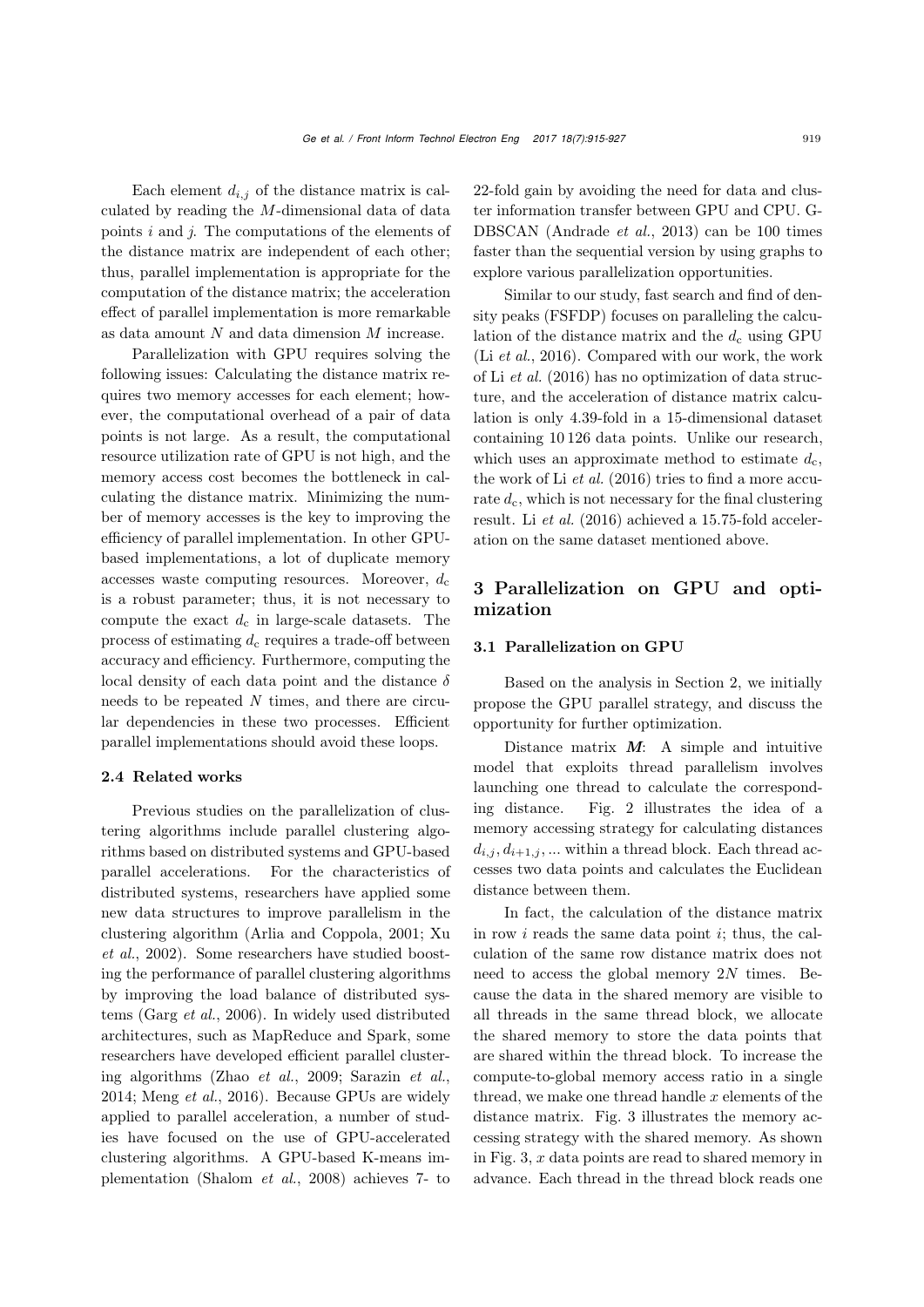

<span id="page-5-0"></span>Fig. 2 Sketch for computing distance matrix



<span id="page-5-1"></span>Fig. 3 Sketch of the computing distance matrix using shared memory (blockDim.*x*: dimension of the thread block in GPU)

data point from the shared memory and the corresponding data point from global memory to calculate the distance simultaneously. When the procedure is completed, these threads use the next data point in shared memory to calculate the rest of the elements of the distance matrix. Because the shared memory bandwidth is more than 10 times larger than the global memory, this strategy will significantly reduce the program's memory access time. Moreover, the thread uses the data points stored in the registers to calculate multiple distances, making it effective in exploiting the floating-point computing power of the GPU.

Estimated cutoff distance  $d_c$ : In CUDA-DP, for

each iteration of the binary search method, we launch a kernel function to do the counting job. In the kernel function, each thread block counts the elements in one row of the distance matrix when distance  $d_{i,j}$ is smaller than  $(d_{c_{\min}} + d_{c_{\max}})/2$ . We also use shared memory to store the partial sum in the counting process. Finally all the thread blocks obtain the total number of the points that meet the requirement through the atomic-add operation.

Local density  $\rho$ : We create one thread block for each data point, while each thread block allocates an array in the shared memory. The size of the shared memory array is the same as that of the thread block. Each thread saves a temporary value of local density  $\rho_i$  calculated by Eq. [\(1\)](#page-2-2) in its corresponding element in the array. After that, the local density of each data point is calculated by a reduction operation on the shared memory array.

Distance  $\delta$ : For each data point, the computation flow of  $\delta$  is illustrated in Algorithm [3.](#page-5-2)

| <b>Algorithm 3</b> Computing $\delta$ for data point i             |  |  |  |  |
|--------------------------------------------------------------------|--|--|--|--|
| <b>Input:</b> Distance matrix $M$ and density array $\rho$         |  |  |  |  |
| 1: flag← false                                                     |  |  |  |  |
| 2: $\delta \leftarrow \infty$                                      |  |  |  |  |
| 3: index $\leftarrow 0$ // 'index' stores the index of the nearest |  |  |  |  |
| $//$ point with a higher density                                   |  |  |  |  |
| 4: for $j \leftarrow 0$ to N do                                    |  |  |  |  |
| if $\rho[i] < \rho[i]$ then<br>5:                                  |  |  |  |  |
| if !flag then<br>6:                                                |  |  |  |  |
| $\delta \leftarrow M[i][j]$<br>7:                                  |  |  |  |  |
| index $\leftarrow i$<br>8:                                         |  |  |  |  |
| $flag \leftarrow true$<br>9:                                       |  |  |  |  |
| continue<br>10:                                                    |  |  |  |  |
| $11:$ end if                                                       |  |  |  |  |
| if $\delta < M[i][j]$ then<br>12:                                  |  |  |  |  |
| $\delta \leftarrow M[i][j]$<br>13:                                 |  |  |  |  |
| index $\leftarrow i$<br>14:                                        |  |  |  |  |
| end if<br>15:                                                      |  |  |  |  |
| end if<br>16:                                                      |  |  |  |  |
| $17:$ end for                                                      |  |  |  |  |
|                                                                    |  |  |  |  |

<span id="page-5-2"></span>For each data point, Algorithm 3 finds its nearest point with a higher density and stores its corresponding index. There are circular dependencies, and the maximum distance for the maximum density point needs to be searched again. As the hardware in GPU lacks loop and branch instruction optimization, if we create a single thread to compute distance  $\delta$ , the parallelism would be low. However, it would also take a long time for thread execution.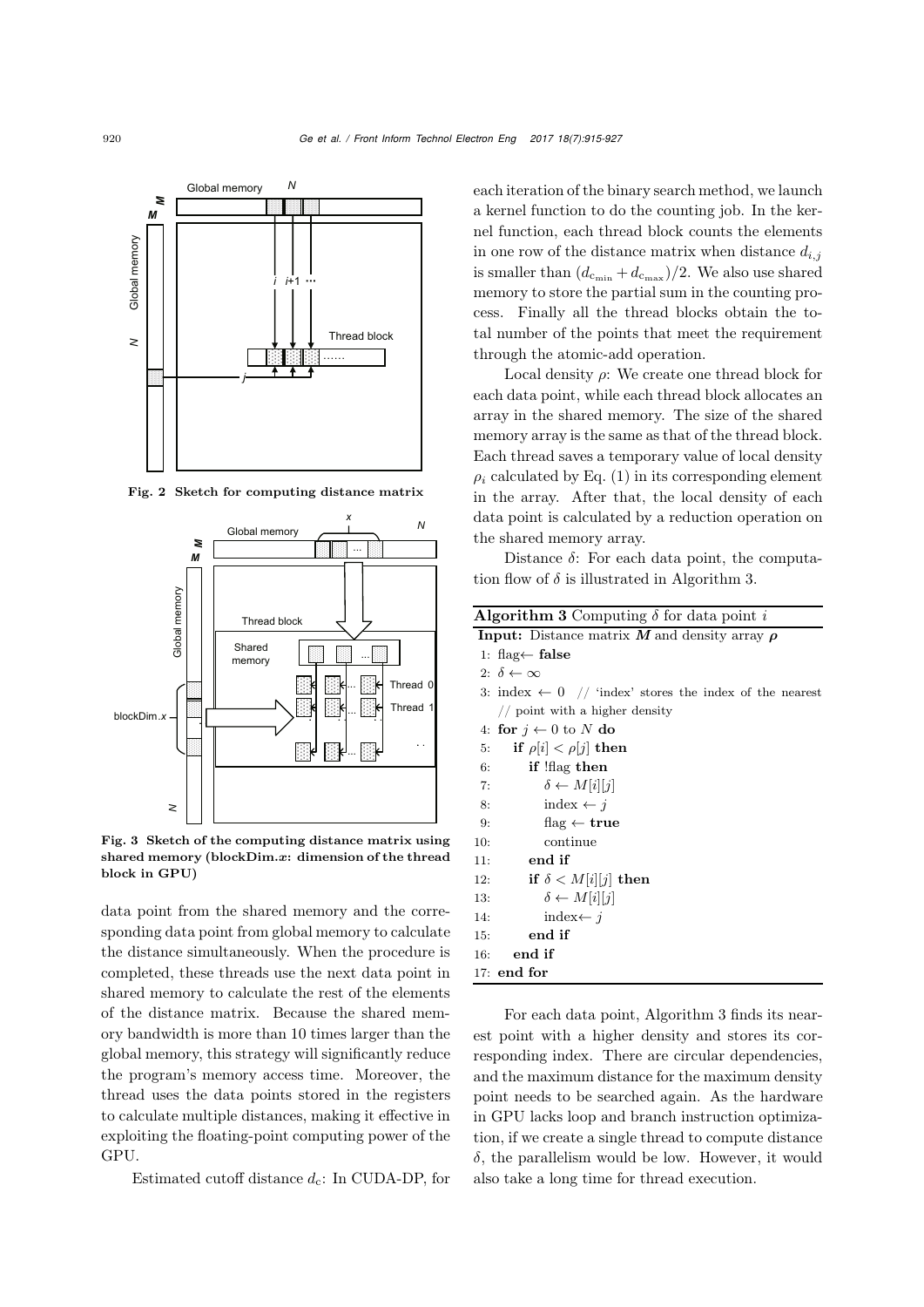In the optimized  $\delta$  computation flow, we obtain  $\delta$  and the corresponding index by two reduction operations. Similar to the reduction operation in computing the local density, we allocate a shared memory array to implement reduction, and the size of the array is the same as the size of the thread block.

The reduction process first obtains the maximum distance from each data point to other points, and then initializes the array in the shared memory used for parallel lookup of  $\delta$  with this maximum value. Thus, in the process of a parallel search for δ, the δ value of the maximum-density point will be the initial value of the array, while the  $\delta$ 's of other data points and their corresponding indices will be reduced to the first element in the shared memory array.

#### 3.2 Data structure optimization

Because the data points are stored in a memory system with AOS form, threads within the same thread block span multiple memory spaces when accessing the same dimension of adjacent data points. The data access is illustrated in Fig. [4a](#page-6-0). In the hardware implementation of GPU, the thread block executes the program by grouping the threads into units of warps. Grouping of threads into warps is relevant not only to computation, but also to memory access. The device coalesces memory loads and stores that are issued by threads of a warp into as few transactions as possible. The concurrent accesses of the threads of a warp will coalesce into a number of transactions equal to that of cache lines which are necessary to service all of the threads of the warp [\(NVIDIA](#page-12-17), [2016](#page-12-17)). For example, for 32D floatingpoint data, a single coalesced memory access of a warp can read only one data point. To allow all threads within a warp to calculate the distance in parallel, the program also needs memory access operations several times. This means that the array of structures will result in accessing a larger cache and more instances of cache line access, which increases the number of concurrent accesses. This is the reason why the basic GPU parallelization method can still be optimized.

As illustrated in Fig. [4a](#page-6-0), the traditional way to organize data points is to use AOS. It means that the data of one dimension is contiguous with its neighbor dimension, but is far from the same dimension of the

Array of structures Structure of data point a b c d e fa b c d e f c d e f c d e f c d e f c d e f c d e f c d e f c d e f c d e Thread 0 Thread 1  $1 \sim$ Thread warp (a) **Thread** warp ↗↑ Data access from thread: Ċ a a b b c c Structure of Structure of d d Ċ data point arrays e e f f Ċ Ċ (b)

<span id="page-6-0"></span>Fig. 4 Memory access to array of structures (a) and structure of arrays (b)

next data point with the same dimension in memory. Actually, multiple threads execute the calculation of data points of the same dimension simultaneously. To obtain data of the same dimension in one memory access as much as possible, we need to store them contiguously.

We reorganize the data structure from an AOS to SOA to address this problem. SOA is a method of storing an array of multidimensional data points. As shown in Fig. [4b](#page-6-0), one row represents an array structure containing the same dimension of all data points, and the size of this array is equal to the number of data points. Although the values for different dimensions from one data point are separated in a different array, it has no negative influence on the acceleration effect. In our CUDA-DP implementation, we store the data point as an SOA in the memory when we get data, and then transfer it into the global memory of GPU. SOA is located in global memory. As the data point in shared memory is copied from global memory, the data structure in shared memory is also an SOA. Only in the step of computing the distance matrix, does the data point need to be accessed in global memory and SOA to be used. It is unnecessary to add adaptive coding for the algorithm.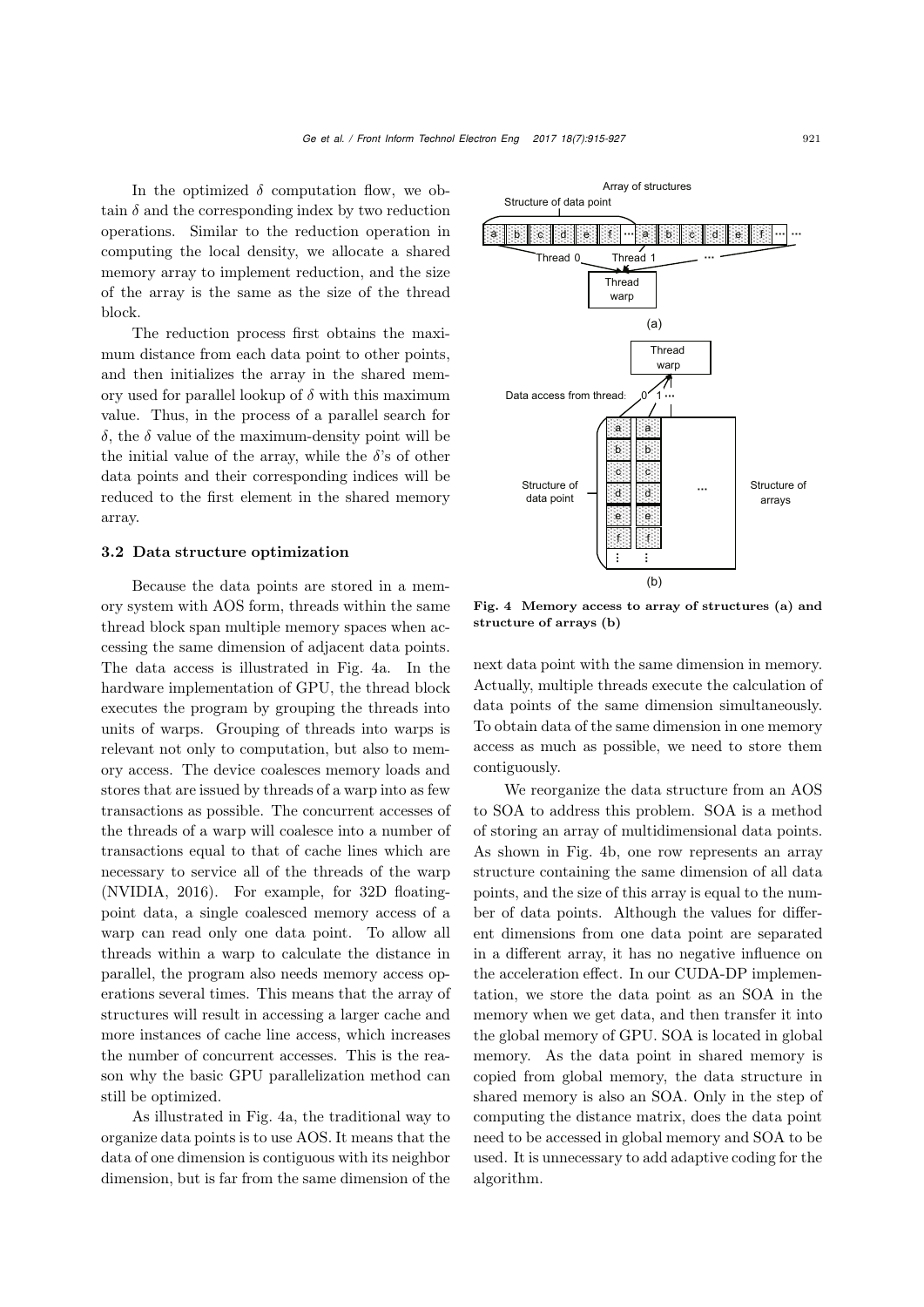In this approach, the values for the data points of the same dimension are stored continuously. For example, 32D floating-point values (4 bytes) are buffered in a cache line of 128 bytes, and a single coalesced transaction can service that memory access. This obviously decreases the number of memory accesses and makes full use of the parallelism and concurrency of the thread warp.

#### 3.3 Estimating  $d_c$  with sampling method

Although we try to exploit GPU to speed up the calculation process, multiple iterations of the binary search method can not be parallelized further. As the number of iterations increases, the additional overhead of invoking the kernel function will be greater. Fortunately, the choice of  $d_c$  has little effect on the order of local density in large-scale data; thus, the clustering results are robust to  $d_c$  selection. Based on this observation, we use the sampling method as the other way to estimate  $d_c$  to avoid this problem of the binary search method.

The sampling method estimates  $d_c$  by sorting a subset of the distance matrix in which the elements are randomly selected. Suppose we select *x* elements in each row of the distance matrix. We start *N* threads; one thread handles one row of matrix elements, and each thread generates *x* random integers in the range of 0 to *N* and stores the corresponding element in a global memory array. After that, we invoke the Thrust library to sort the global memory array and estimate  $d_c$ .

The choice between these two measures depends on the dataset. If the scale of the dataset is small, a high accuracy of  $d_c$  is the major consideration, and the binary search method will be a better choice. On the other hand, for a large-scale dataset, the sampling method can meet the requirements of accuracy and processing time of the algorithm.

#### 4 Experimental evaluation

#### 4.1 Experimental setup

In this section, we experiment with acceleration of the CUDA-DP algorithm. Then the optimization results of the GPU program before and after adjusting the data structure are compared. Finally, we test whether the estimated  $d_c$  affects the clustering effectiveness. The experiment platform is the NVIDIA Kepler K40m GPU, whose configuration used for evaluation is shown in Table [1.](#page-7-0) The acceleration comparison object is the sequential algorithms running in the Intel Xeon E5-2620 with six cores and 256 GB of memory. For 50 000 2D floating data points, 10 GB of memory space is required to store the distance matrix. As a result, memory space must be sufficient for DP.

Table 1 GPU (NVIDIA Kepler K40m) configuration

<span id="page-7-0"></span>

| Parameter                           | Value              |
|-------------------------------------|--------------------|
| Peak performance (double-precision) | 1.43 Thops         |
| Peak performance (single-precision) | 4.29 Thops         |
| Warp size                           | 32                 |
| GlobalMem                           | $12$ GB            |
| CUDA core                           | 2880               |
| Core frequency                      | 745 MHz            |
| Memory bandwidth                    | $288 \text{ GB/s}$ |

We use CUDA to implement CUDA-DP. CUDA provides a number of efficient function interfaces and helps reduce development difficulty. In the CUDA-DP algorithm, sorting, reduce, transform, and other operations can be implemented with the Thrust library.

The datasets used for the experiment are listed in Table [2.](#page-7-1) The first dataset [\(Zhang](#page-12-4) *et al.*, [1997](#page-12-4)) contains 100 000 2D data points. In the first part of the experiment, we use a series of subsets of this dataset to test the acceleration of CUDA-DP. In the seco[nd](#page-11-7) [part,](#page-11-7) [the](#page-11-7) [five](#page-11-7) [intermediate](#page-11-7) [datasets](#page-11-7) [\(](#page-11-7)Franti *et al.*, [2006](#page-11-7)) collectively referred to as Dim-sets, are used to test the acceleration of the distance matrix for different data dimensions and to compare the acceleration effect of the optimization in the data structure. The last two datasets [\(Veenman](#page-12-18) *et al.*, [2002](#page-12-18)) are used to compare the clustering effects of the sampling method and the binary search method.

<span id="page-7-1"></span>Table 2 Datasets for the experiment

| <b>Dataset</b>     | Dimension | Number of instances |
|--------------------|-----------|---------------------|
| BIRCH              | 2         | 100 000             |
| Dim32              | 32        | 1024                |
| Dim64              | 64        | 1024                |
| Dim <sub>256</sub> | 256       | 1024                |
| Dim512             | 512       | 1024                |
| Dim1024            | 1024      | 1024                |
| D31                | 2         | 3100                |
| $_{\rm R15}$       | 2         | 600                 |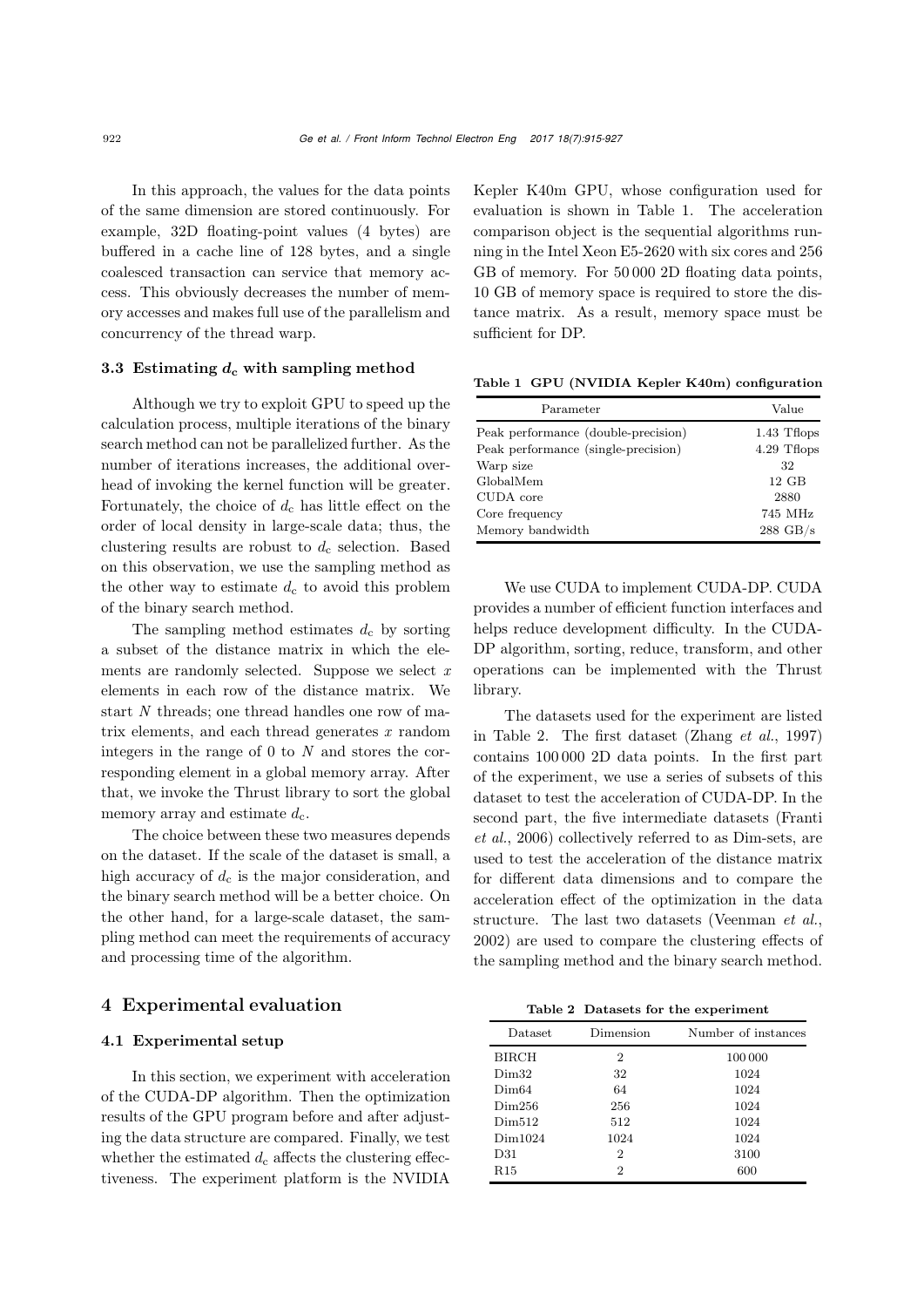## 4.2 Acceleration of density peak algorithm with CUDA

The experiment in this subsection consists of two parts. First, we test the acceleration effect of the CUDA-DP algorithm under different scales, some of which are subsets of BIRCH, which is a 2D dataset (Table [2\)](#page-7-1). Limited to the memory of a single GPU, the maximum size of the experimental dataset reaches 46 000 data points. A sequential program for the experiments allocates an array to store data and minimize unnecessary function calls to reduce the time overhead. Because parameter  $d_c$  obtained from the binary search method is more accurate (for more details see Section 4.4), we use the binary search method to calculate  $d_c$  in the CUDA-DP acceleration test. Each thread block in the test starts with 128 threads. We record CUDA-DP acceleration and the four computing steps on different dataset sizes. The acceleration of each step with datasets of different sizes is shown in Fig. [5a](#page-8-0). When the amount of data is 46 000, computing the distance matrix achieves a 45-fold acceleration. Meanwhile, the speed of  $d_c$ calculation achieves 22 times the speed ratio, and computing speed  $\delta$  achieves a 64-fold acceleration. The local density computation is dramatically increased by 150 folds. In the sequential program, calculating the local density invokes the exponential function  $N^2$  times. However, the exponential function is just invoked once per thread in GPU, and the stream processor executes the exponential functions faster. Therefore, in the calculation of local density, the CUDA-DP acceleration effect is significant.

Fig. [5b](#page-8-0) represents the acceleration of the whole application when compared with the sequential program, including the four steps illustrated in Fig. [5a](#page-8-0) and other overhead (e.g., the I/O and some serial codes). As shown in Fig. [5b](#page-8-0), the acceleration of CUDA-DP initially increases linearly with the number of datasets. After reaching 10 000 points, the acceleration ratio still increases, but not significantly. When the data size reaches 46 000, our implementation can accelerate the execution by a factor of up to 45, compared to the sequential version of DP.

Then, we test the acceleration effect of different thread block sizes. This experiment uses a subset of BIRCH containing 20 000 data points. We still use the binary search method to calculate  $d_c$ . The experiment starts with 32 threads per thread block



<span id="page-8-0"></span>Fig. 5 Acceleration of the four computing procedures (a) and of the density peak algorithm with CUDA including the computing process and data transferring operations (b) for 2D datasets of different sizes with a maximum data size of 46 000

and doubles the number of threads until it reaches 1024, which is the maximum number of threads for a 1D thread block. A warp in the K40m GPU consists of 32 threads; thus, the thread block size in our experiments is a multiple of 32. The results of this experiment are shown in Fig. [6.](#page-8-1)



<span id="page-8-1"></span>Fig. 6 Time taken to execute the four computational procedures with thread blocks of different dimensions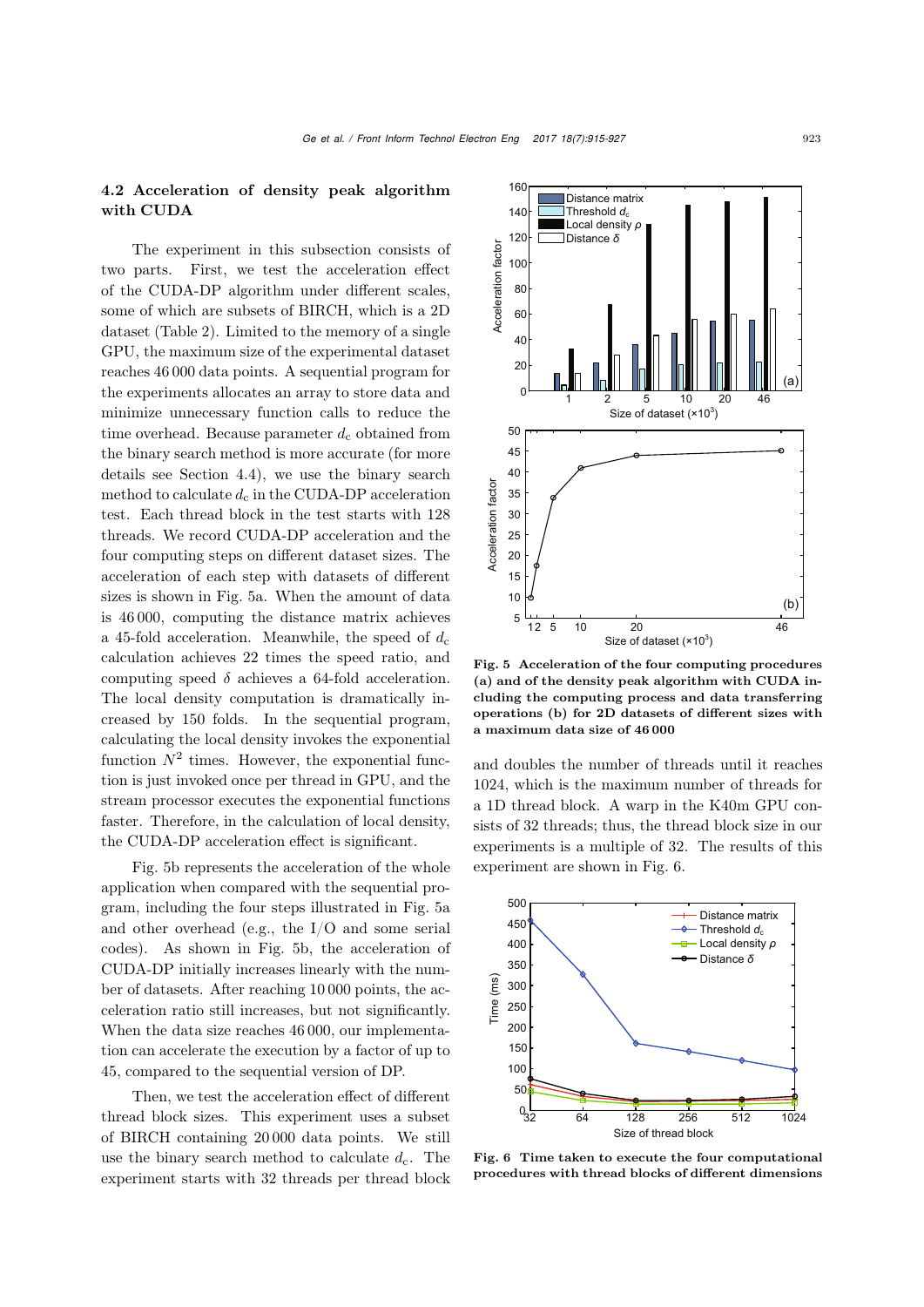As we know, threads within the same thread block share data through shared memory, and every stream-multiprocessor (SM) has its own shared memory in GPU; thus, threads within a thread block must be executed within the same SM. Warp is the smallest unit of CUDA program execution. While a warp is accessing memory, another warp can be executed in SM at the same time. Therefore, a thread block consisting of multiple warps can make full use of SM's computing and storage resources. It can be observed that the computation time decreases as the thread block size increases from 32 to 128. However, as the size of the thread block continues to increase, the number of thread blocks that can be scheduled on an SM is reduced, affecting the scheduling efficiency of SM. Thus, when the size of the thread block continues to increase to 1024, the time overheads of computing the distance matrix,  $\rho$ , and  $\delta$  do not continue to decrease, but increase slightly.

It is worth noting that the time overhead of computing  $d_c$  decreases as the thread block size increases. SM has no branch prediction part and no error recovery mechanism. Therefore, when a branch is encountered, SM must wait for branch address calculation to complete the subsequent instruction and continue to work. This means that when each thread unavoidably performs some branch operations, serial operation is executed sequentially and the branch overhead cannot be hidden by branch prediction. In CUDA-DP, the calculation of  $d_c$  is very simple for each thread, while the other three computation portions have more loops and branch instructions. Thus, when the thread block size exceeds 128, the performance gain from increase in the number of threads in these three portions is less than the loss.

#### 4.3 Effect of data structure optimization

In this section, we test the impact of optimization of the data structure on accelerating the calculation of the distance matrix. Calculating the distance matrix is also a time-consuming part of the sequential program. To make full use of warp concurrent memory access characteristics and reduce the number of memory accesses, this study optimizes AOS into SOA. To test the effectiveness of this optimization method, we use the Dim-sets in which data points have various data dimensions for testing. The number of data points in the dataset is 1024, and the data dimension increases from 32 to 1024. The results of this experiment are shown in Fig. [7.](#page-9-0)

The results show that the program with SOA achieves an acceleration factor of 5.4, compared to that with AOS in 32-dimensional data. As the data point dimension increases, the acceleration also increases. The acceleration reaches 9.2-fold when the dimension of data points is 1024. In AOS, the access memory stride between adjacent threads increases when the dimension increases. In this case, the probability of the missing cache will increase, resulting in more memory access overhead. As a result, when the data dimension increases, the optimization effect will be better.

# 4.4 Trade-off between binary search method and sampling method

In this section, we compare the effectiveness and efficiency of the sampling and binary search methods. We observe the clustering results from these two methods on different-scale data to verify their effectiveness. By testing the time overhead of the two methods, we compare their efficiencies. We randomly selected 1% distance samples. The test results on different datasets are shown in Table [3.](#page-9-1)



<span id="page-9-0"></span>Fig. 7 Running time under datasets with different dimensions using array of structures and structure of arrays (All datasets contain 1024 points)

Table 3 Comparison between the binary search method and sampling method

<span id="page-9-1"></span>

|                     | Time (ms)        |          | Value            |          |
|---------------------|------------------|----------|------------------|----------|
| <b>Dataset</b>      | Binary<br>search | Sampling | Binary<br>search | Sampling |
| R15                 | 1.3              | 1.0      | 0.347            | 0.393    |
| D31                 | 3.8              | 1.1      | 1.151            | 1.073    |
| <b>BIRCH</b> (5000) | 11.8             | 1.4      | 7.653            | 7.364    |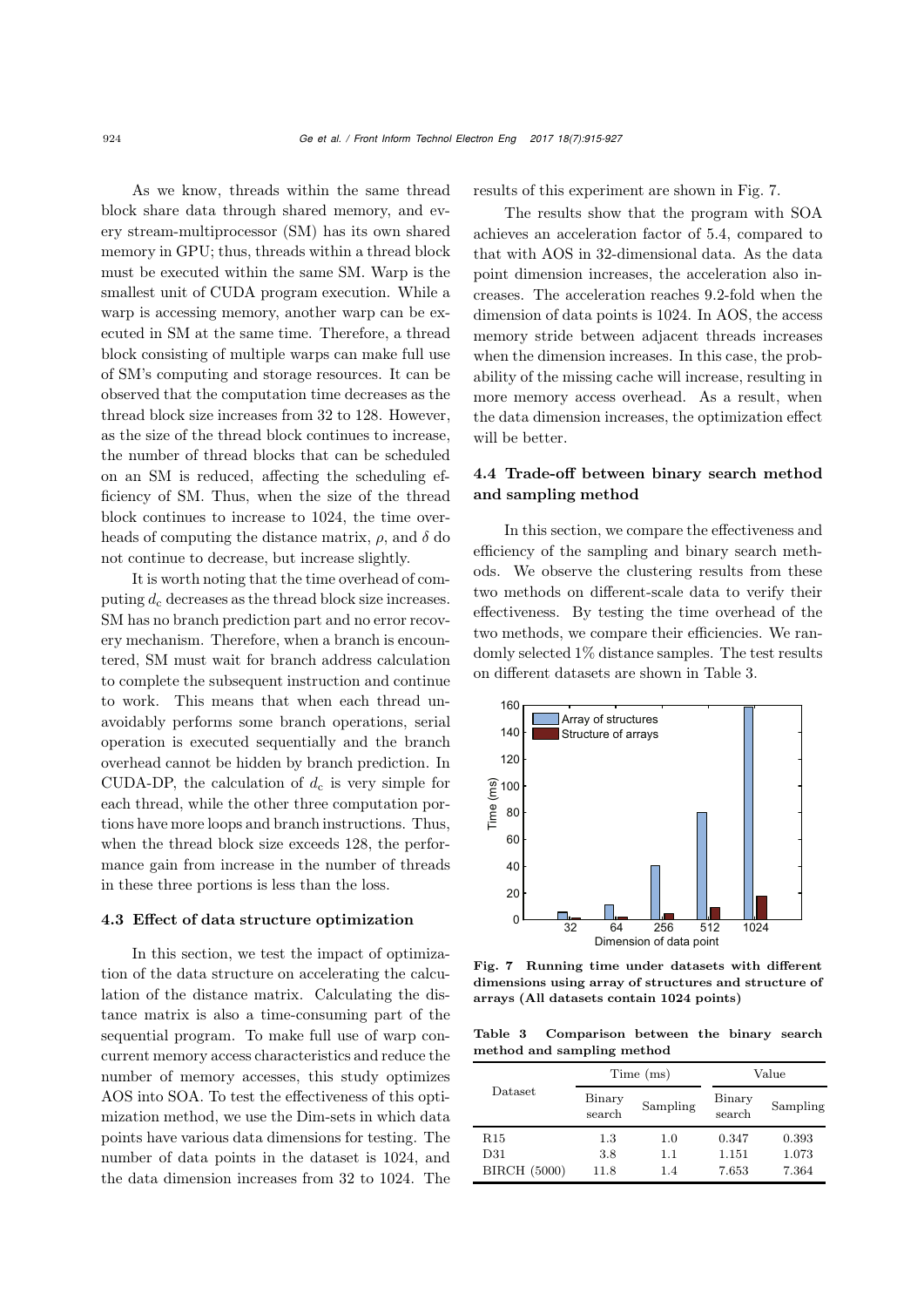Using sampling to estimate  $d_c$  will contribute to inevitable bias. The deviation is more obvious in small-scale datasets. As shown in Table [3,](#page-9-1) on R15, the value deviation between the sampling method and the binary search method is 0.046, which is 13% of the value from the binary search method. The value deviation from the experiment on BIRCH (5000) is significantly lower than that on R15, with only 3.8%. Concerning the time overhead, when the size is 600, the sampling method takes 1.0 ms to evaluate  $d_c$ , while binary search takes 1.3 ms, causing little reduction in time. With a larger dataset, the time overhead of the sampling method increases slightly, while it increases much faster for the binary search method. The ampling method takes only 1.4 ms, and can save nearly 90% of the time overhead compared with the binary search method when the number of data points is 5000. As indicated in Section 2.2, the time complexity of calculating  $d_c$  increases non-linearly with the number of data points, and the time deviation between these two methods will be more significant on large-scale datasets. According to the results of the experiment, when the amount of data is further increased, it can be predicted that the sampling method will speed up the calculation of  $d_c$  more significantly and accurately.

We obtain the decision graphs and clustering results to assess the impact of sampling on the clustering results. The coordinates in these decision graphs are based on  $\rho$  and  $\delta$ . The cluster centers are determined by choosing the points with large  $\rho$  and  $\delta$ . Figs. [8](#page-10-0) and [9](#page-10-1) show the decision graphs obtained by these two methods on datasets R15 and D31, respectively.

Figs. [8a](#page-10-0) and [9a](#page-10-1) are obtained by the binary search method, while Figs. [8b](#page-10-0) and [9b](#page-10-1) are drawn using  $(\rho, \delta)$ obtained by the sampling method. We can see that the two decision graphs are basically the same. The number of density peaks selected for the cluster center is the same. Although there are some differences in the coordinates  $(\rho, \delta)$  in the two graphs, they do not affect the selection of the cluster centers and the assignment of the remaining data points to the cluster. The clustering results corresponding to the decision graph are shown in Figs. [10](#page-11-8) and [11.](#page-11-9) These clustering results are highly consistent, proving that the estimated  $d_c$ 's are valid for the CUDA-DP algorithm.



Fig. 8 Decision graphs obtained by the binary search method (a) and the sampling method (b) on R15

<span id="page-10-0"></span>

<span id="page-10-1"></span>Fig. 9 Decision graphs obtained by the binary search method (a) and the sampling method (b) on D31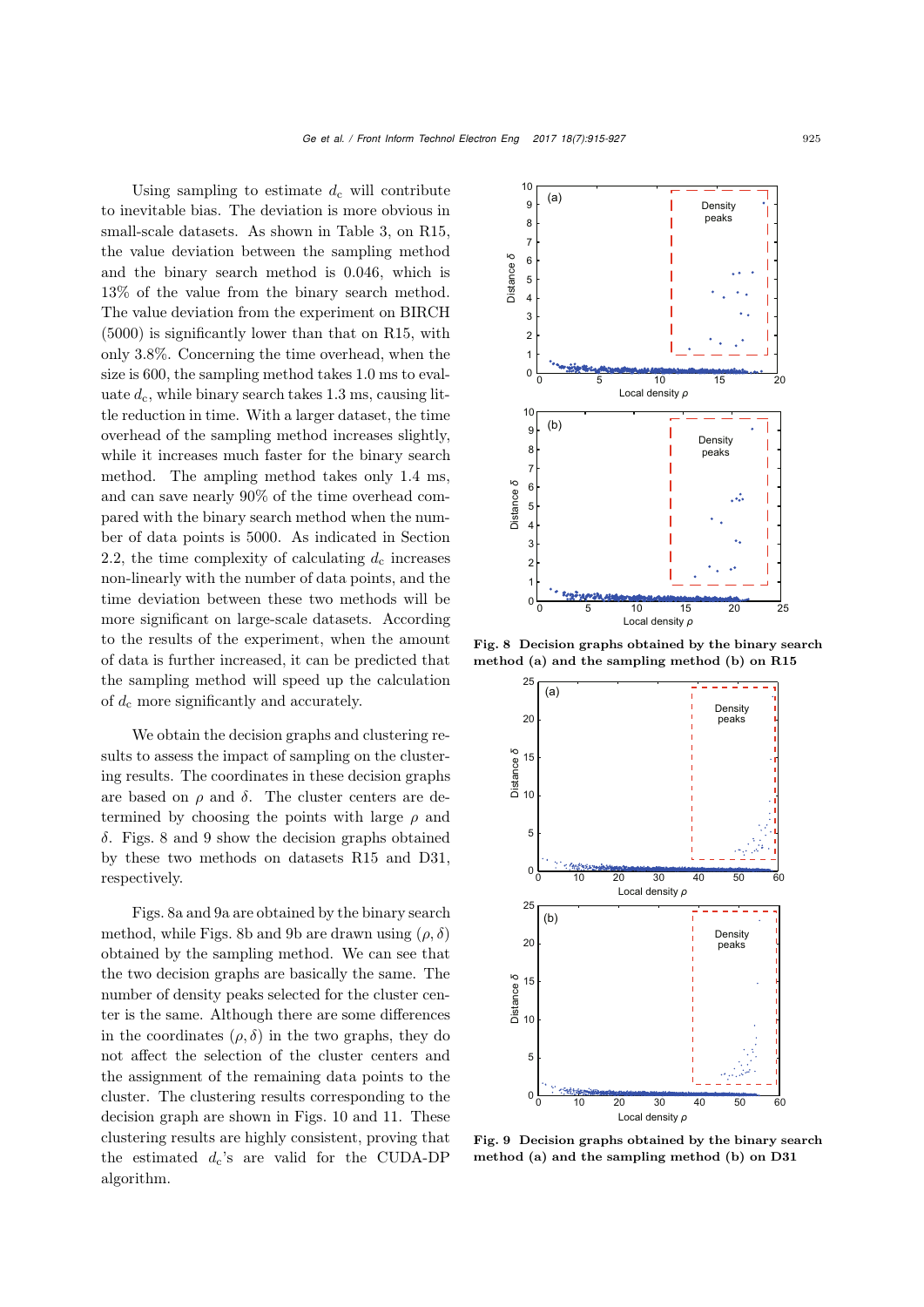

Fig. 10 Clustering results obtained by the binary search method (a) and the sampling method (b) on R15

<span id="page-11-8"></span>

<span id="page-11-9"></span>Fig. 11 Clustering results obtained by the binary search method (a) and the sampling method (b) on D31

# 5 Conclusions

In this paper, we propose a parallel implementation DP algorithm CUDA-DP, which is based on a GPU platform to reduce the time overhead associated with the DP algorithm. Based on the theoretical analysis of DP, we designed a parallel implementation scheme that makes full use of GPU hardware characteristics. In addition, in CUDA-DP, we reorganized the data structure in the GPU global memory. It significantly reduces the memory access overhead. The validity and efficiency of the threshold  $d_c$  were also compared between the binary search-and-sampling methods. In the experiment, compared with the sequential program, CUDA-DP achieves an acceleration factor larger than 45 folds.

CUDA-DP is limited by the memory size of a single GPU. The next step is focusing on extending CUDA-DP to multiple GPUs. In the future work, it can be used in resource allocation (Li *[et al.](#page-12-19)*, [2015\)](#page-12-19), text clustering, image processing, and other specific areas to accelerate these applications.

#### References

- <span id="page-11-6"></span>Andrade, G., Ramos, G., Madeira, D., *et al.*, 2013. G-DBSCAN: a GPU accelerated algorithm for densitybased clustering. *Proc. Comput. Sci.*, 18:369-378. http://dx.doi.org/10.1016/j.procs.2013.05.200
- <span id="page-11-5"></span>Arlia, D., Coppola, M., 2001. Experiments in parallel clustering with DBSCAN. European Conf. on Parallel Processing, p.326-331.
	- http://dx.doi.org/10.1007/3-540-44681-8\_46
- <span id="page-11-1"></span>Begum, N., Ulanova, L., Wang, J., *et al.*, 2015. Accelerating dynamic time warping clustering with a novel admissible pruning strategy. Proc. 21st ACM SIGKDD Int. Conf. on Knowledge Discovery and Data Mining, p.49-58. http://dx.doi.org/10.1145/2783258.2783286
- <span id="page-11-4"></span>Cheng, Y., 1995. Mean shift, mode seeking, and clustering. *IEEE Trans. Patt. Anal. Mach. Intell.*, 17(8):790-799. http://dx.doi.org/10.1109/34.400568
- <span id="page-11-2"></span>Dean, K.M., Davis, L.M., Lubbeck, J.L., *et al.*, 2015. Highspeed multiparameter photophysical analyses of fluorophore libraries. *Anal. Chem.*, 87(10):5026-5030. http://dx.doi.org/10.1021/acs.analchem.5b00607
- <span id="page-11-0"></span>Ester, M., Kriegel, H.P., Sander, J., *et al.*, 1996. A densitybased algorithm for discovering clusters in large spatial databases with noise. Proc. Int. Conf. on Knowledge Discovery and Data Mining, p.226-231.
- <span id="page-11-7"></span>Franti, P., Virmajoki, O., Hautamaki, V., 2006. Fast agglomerative clustering using a k-nearest neighbor graph. *IEEE Trans. Patt. Anal. Mach. Intell.*, 28(11):1875- 1881. http://dx.doi.org/10.1109/TPAMI.2006.227
- <span id="page-11-3"></span>Fukunaga, K., Hostetler, L., 1975. The estimation of the gradient of a density function, with applications in pattern recognition. *IEEE Trans. Inform. Theory*, 21(1):32- 40. http://dx.doi.org/10.1109/TIT.1975.1055330